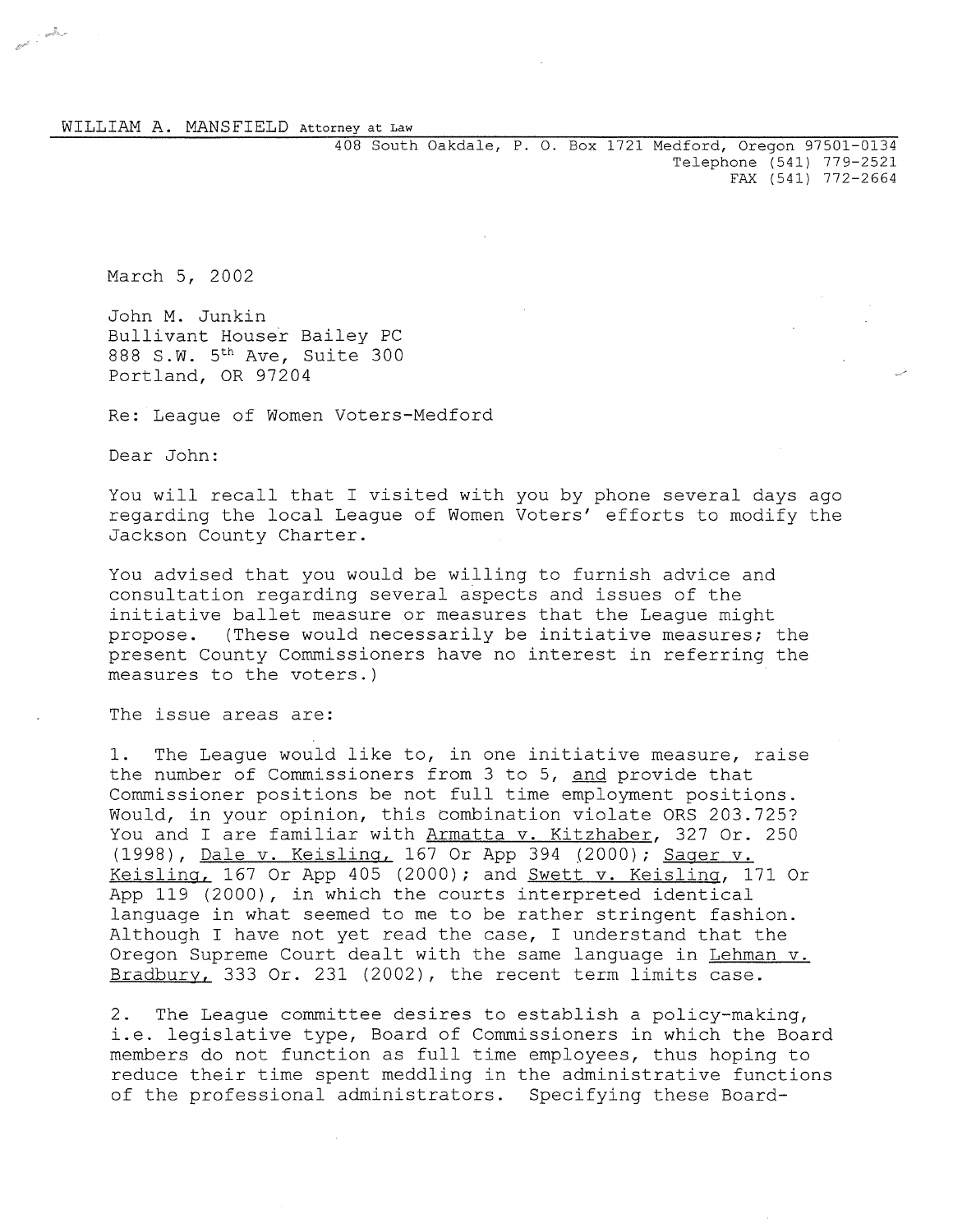members as "part time" is one way of doing **it,** although I suppose you could not stop a Board member from spending a lost of time at the court-house if he/she wants to. Also, "part time" does not<br>have the specificity which some of us would like. Another have the specificity which some of us would like. suggestion is to limit or cap the pay which such Board members can receive. Do you have thoughts on this?

**3.** Is there any legal problem with making one initiative contingent on the passage of another?

**4.** We would like to consider the possibility of doing a charter revis.ion, as opposed to **amendments.** As you know, reference is made to charter revision in ORS 203.720, however it seems clear that the single subject rule applies only to charter amendments, ORS 203.725, and not to charter revisions. The problem is that the statutes are silent as to the criteria for charter amendments and charter revisions. (Also the procedure is lacking in the statutes; do ORS 203.730 et seq apply?) I understand you have access to some appellate briefing on the subject of distinguishing between amendments and revisions. Your enlightenment on this subject would be appreciated.

You advised that you would be willing to advise the League at a reduced rate of \$180 per hour. I have obtained authority to contract for your service up to four hours.

Yours Very Truly,

William **A.** Mansfield WAM:sf

Approved:

Eileen Adee, Chapter President Jean Milgram, Committee Chair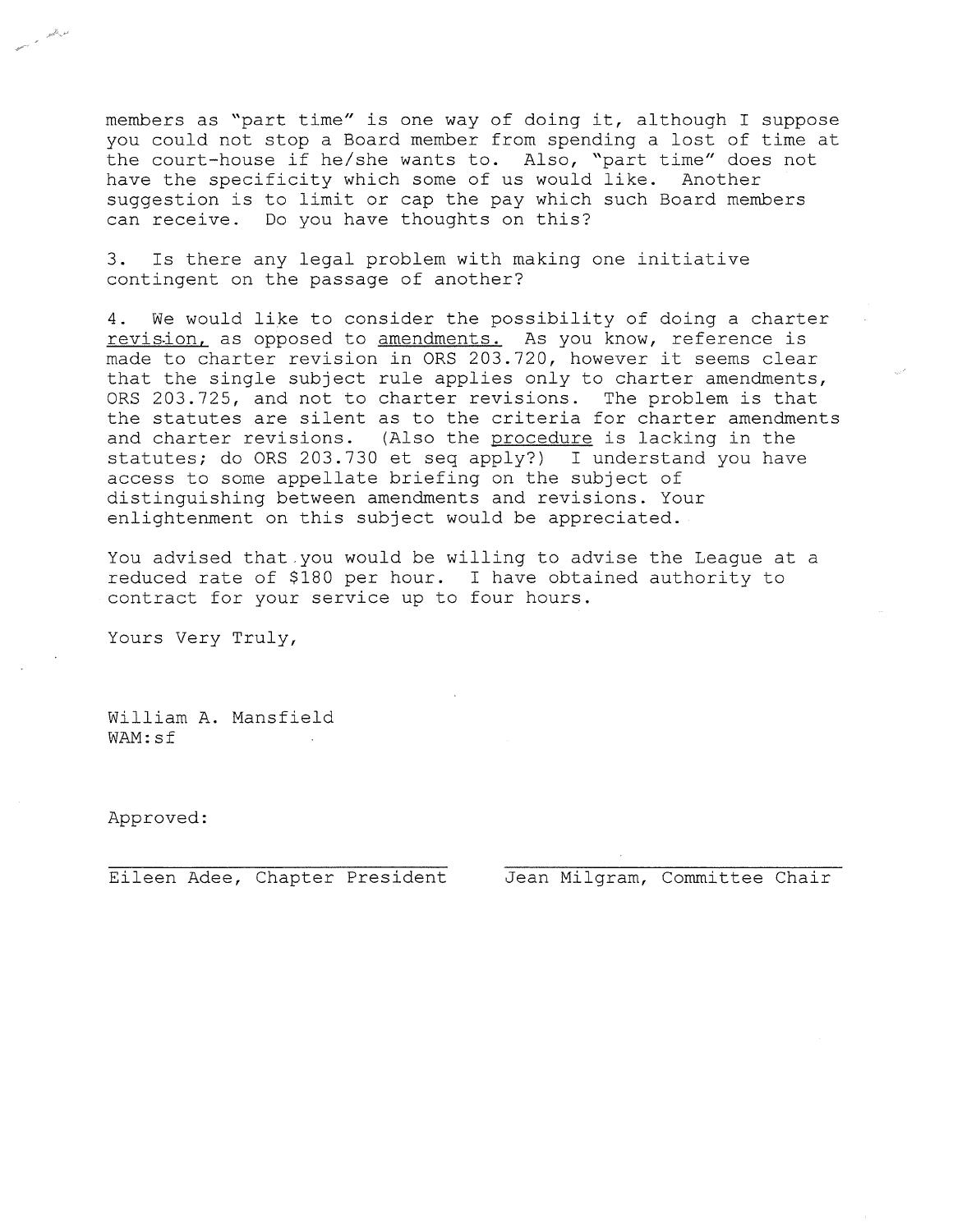$f(B)$  Bullivant Houser Bailey  $r_{C}$ 

Attorneys at Law

JOHN M. JUNKIN Direct Dial: (503) 499-4613 .e--il: john.junlcin@bullivanLcom

### April 12, 2002

### Attorney-Client Privileged

*Via Facsimile and U.S. Mail* 

William A. Mansfield 408 South Oakdale PO Box 1721 . Medford, OR 97501-0134

Re: *Charter Amendments* 

Dear Bill:

Per your instructions, we have spent four hours analyzing the four issues you raised in your letter of March 11, 2002. With the *caveat* that four hours is very little time to do a thorough' analysis of these issues, we offer the following opinions and comments.

### 1. Changing Number and Employment Status of Commissioners.

In our opinion, if artfully crafted, this combination need not violate ORS 203.725.

In *Annatta* v. *Kitzhaber,* 327 Or 250 (1988), the Oregon Supreme Court laid out the proper tests for compliance with the Oregon Constitutional provisions which are echoed in ORS 203.725; namely (1) separate vote requirement, and (2) single subject requirement. Essentially, the separate vote requirement focuses upon the form of submission of an amendment, as well as the potential change to the existing document; in this case, the county charter. Although the *Armatta* test interprets Article XVII, section 1 (separate vote) and Article IV, section  $1(2)(d)$  (single subject), rather than ORS 203.725, we are of the opinion that the *Armatta* test would be used by a reviewing court to analyze compliance with ORS 203.725. Although in 1979 the Attorney General wrote (at 39 Or AG Op. 605) that a proposed county charter amendment is not required by the Oregon Constitution to be limited to a single subject, the Attorney General also opined that the legislature could require, by statute, that amendments to county charters be in accordance with the single subject rule, under the language of Article VI, section 10 of the Oregon Constitution. That is exactly what the legislature did in 1983 by adopting ORS 203.725.

I ~ .,. . .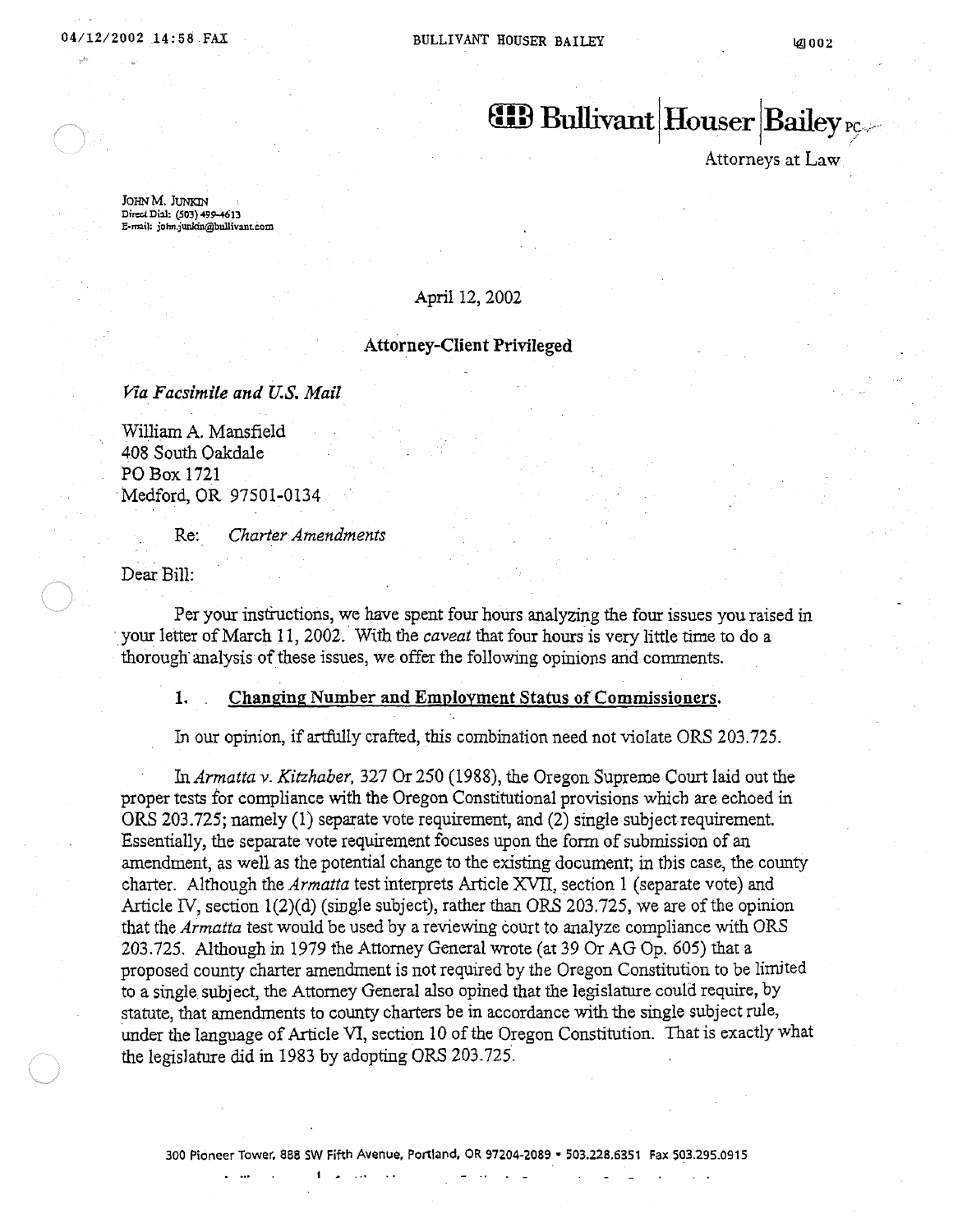William A. Mansfield April 12,2002 Page 2

In *Lehman v. Bradbury,* 333 Or 231 (2002), the Supreme Court undertook an analysis of the term limits amendment and applied the separate vote test from *Armatta.* The Court phrased the test as whether the injtiative measure proposed to the voters two or more changes to the constitution that were substantive and were not "closely related;" if so, the initiative measure would violate the separate vote requirement,

In our opinion, the change of the number of commissioners from three to five, and reducing the hours required of the commissioners, are sufficiently "closely related" to withstand judicial scrutiny. Essentially, it appears the League would like to get the same amount of work from the County Commissioners, but performed by five commissioners rather than three. We do not have a copy of the Jackson County Charter to analyze the potential change to the existing charter, as would be required under *Armatta*. However, it should be possible to phrase the initiative measure in a manner that satisfies one goal - the goal stated above.

Also in *Armatta,* the Supreme Court stated that the single subject requirement focuses upon the *content* of a proposed law or amendment by requiring that it embrace only one subject and matters properly connected therewith. The *Armatta* court stated that there must be some unifying principle logically connecting all provisions of the initiative measure in order to pass constltutional muster. Again, the unifying principle the League seeks to promote is that the County get the same amount of work out of its commissioners, yet performed by more commissioners. We believe thafprinciple would survive judicial scrutiny under the *Armatta* test for the single subject requirement.

# 2. Language of the Amendment.

 $\blacksquare$ 

The initiative measure should be crafted in a way to satisfy both *Armatta* tests. ReViewing the charter language setting out the responsibilities and duties of the County Commissioners is probably a necessity for writing the proper initiative measure. We doshare your belief that it would be extremely difficult to prevent a Board member from spending a lot of time at the courthouse if they want to. We also share your concern that "part-time" would not be sufficiently descriptive of the desired limitation on activities.

One way this might be accomplished is to describe the current work load and pay scale of the commissioners, if possible, then require that the same work load and aggregate pay scale be divided between five commissioners, rather than three. In the 1980 Washington County Charter Amendments, this issue was discussed at length by the County's Charter Review Committee. Ultimately, an amendment was proposed and passed by the voters that identified the County Chair to be elected for the County at-large with the only identified duties being to run the Board meetings. The other four commissioner positions are elected from four geographical districts of the County, with no assigned duties in the Charter.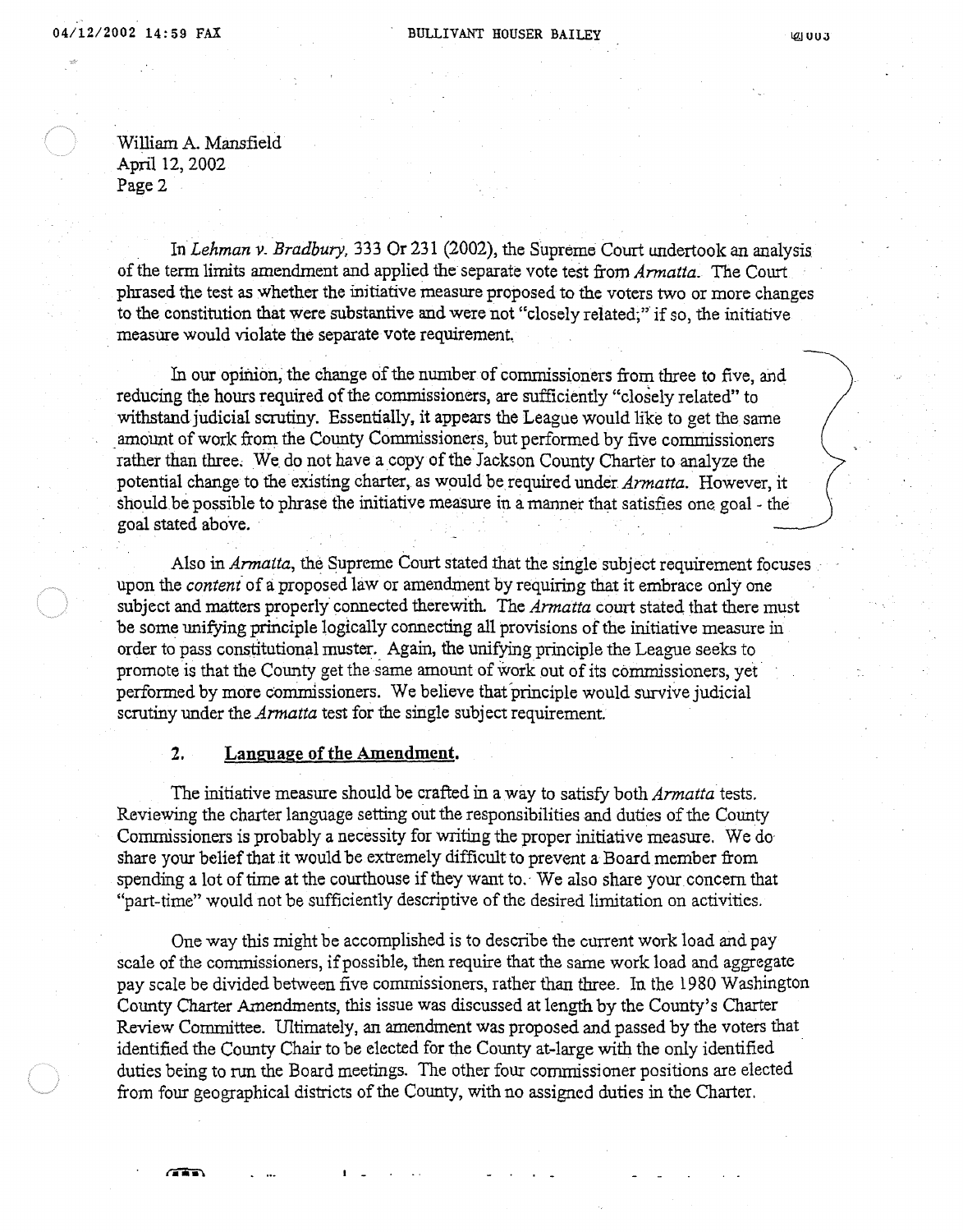William A. Mansfield April 12, 2002 Page 3

However, the Charter went on to provide the Chair with a significant salary, while the District Commissioners, by Charter, have much smaller salaries (aU salaries are subject to a Charter imposed annual increase cap). There is no limitation in the Charter as to the amount of work the commissioners are to perform (i.e. Chair vis-a.-vis District Commissioners) and to a greater extent a commissioner's commitment is subject to their other commitments. However, as a practical effect, the Chair has sufficient compensation to be a full time commissioner with attendant responsibilities as such, while the majority of the District Commissioners (unless retired or financially independent) have other jobs to support themselves and family and assume fewer County responsibilities.

. If you were to put in to one initiative measure (1) a change in the number of commissioners, and (2) cap their pay, without more, you would be closer to violating the separate vote or single subject requirements. The way to phrase this would be to accomplish both things in one description. .

# 3. Contingent Initiative.

Although this seems to occur on the ballot from time-to-time, it is our opinion that making one initiative measure contingent upon the passage of another would probably '. violate the separate vote requirement of ORS 203.725. The *Armatta* separate vote rule has been expressed, as ''you can't make it impossible for voters to express their will on each subject, separately." Making two separate initiative measures contingent upon each other would seem to be an inherent violation of that separate vote requirement. However, you should probably not have to resort to this if the language is properly crafted in accordance with the requirements set out above.

### 4. Charter Revisions.

Again, you should probably be able to avoid this drastic action by following the above requirements. In reviewing ORS 203.710 *et seq.,* you are correct that the single subject and separate vote rules app1y only to charter amendments, under ORS 203.725, not to charter revisions. You are also correct that the statutes are essentially silent as to the criteria for charter amendments, versus charter revisions, and that there is no specific procedure for charter revisions clearly set out in the statutes.

However, we note that *Armatta* points out that a revision of the State Constitution cannot be done via the initiative process; it must be a legislative process. The question then becomes whether this principle would apply to revision of a county charter.

If the County Charter specifies a method for revision of the Charter, this would supercede the remaining provisions of ORS 203.710 *et seq.,* with the exception of ORS

 $\mathbf{I}$   $\mathbf{I}$  ...

ÆÑ